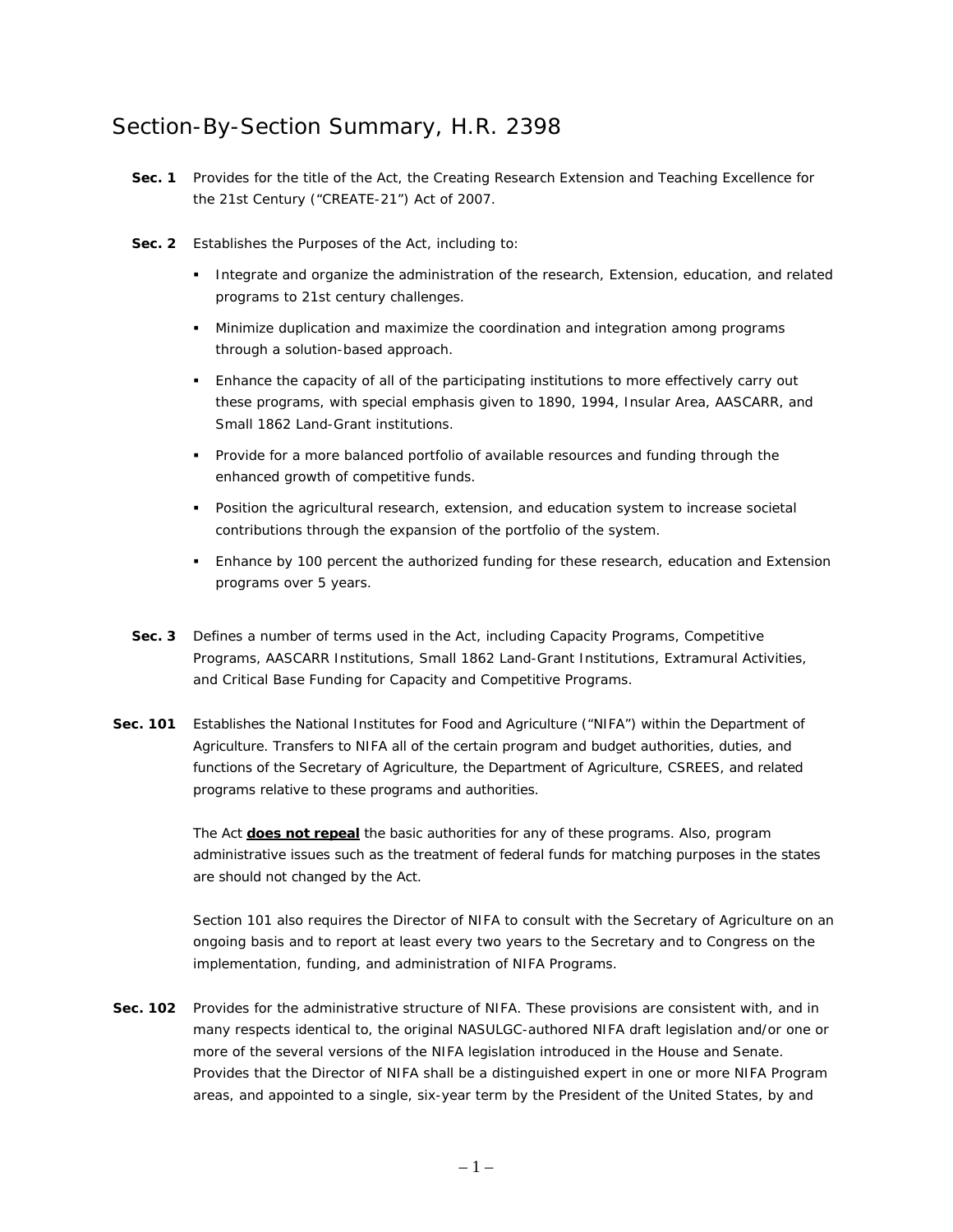with the advice and consent of the United States Senate.

Section 102 also establishes that the existing NAREEE Board shall become NIFA's Council of Advisors. The Council assists the Director in setting NIFA's priorities and in reviewing, judging, and maintaining the relevance of NIFA's programs.

- **Sec. 103** Requires that NIFA programs be administered in an integrated, multidisciplinary, interdisciplinary, transdisciplinary, interagency, and inter-institutional fashion whenever appropriate. It provides for the organization of NIFA into six Institutes—
	- 1. Institute for Economic Opportunities in Agriculture and Natural Resources.
	- 2. Institute for Nutrition and Health.
	- 3. Institute for Rural and Urban Community Development.
	- 4. Institute for Natural Resources and Environment.
	- 5. Institute for Food Safety and Agricultural Security.
	- 6. Institute for Families, Youth, and Communities.

NIFA's programs are to be carried out through the administration of problem, opportunity, or solution areas in an integrated and coordinated fashion. In sum, NIFA is designed to give the Director flexibility to break through the existing "stovepipes" in USDA programs and deliver solutions to 21st century challenges in an effective manner.

- **Sec. 104** Preserves the Critical Base Funding for Capacity Programs at their Fiscal Year 2007 levels before any appropriated funds can go to Competitive Programs. Funding up to this Critical Base Funding Level for Capacity Programs shall be apportioned among the various Capacity Programs on the same basis proportionally as the funds provided for these programs in the 2007 Fiscal Year.
- **Sec. 105** Provides for the enhanced funding for Capacity and Competitive Programs through the use of both mandatory and discretionary (appropriated) funds. Section 105(a) provides \$200 million annually in mandatory funds from the Commodity Credit Corporation for NIFA Competitive and Capacity programs. This funding is partially offset by the repeal of funding (beginning in FY 2010) from the Initiative for Future Agriculture and Food Systems, or IFAFS. IFAFS is the account that has repeatedly been "raided" by the appropriations and authorizing committees to fund other priorities.

Section 105 also doubles, over 5 years, the authorized (discretionary) funding levels for all currently authorized NIFA Programs. The enhanced appropriated funds, above the Critical Base Levels, are to be apportioned among the various Competitive and Capacity Programs pursuant to specific formulas in section 105. Generally, 70 percent of the Enhanced funds are allocated to Competitive Programs and 30 percent of the Enhanced funds are allocated to Capacity Programs. A portion of these Competitive Program funds are reserved for the use of 1890, 1994, Insular Area, and Small 1862 Land-Grant Institutions. Some Capacity Program funds are similarly reserved for these institutions and the AASCARR institutions.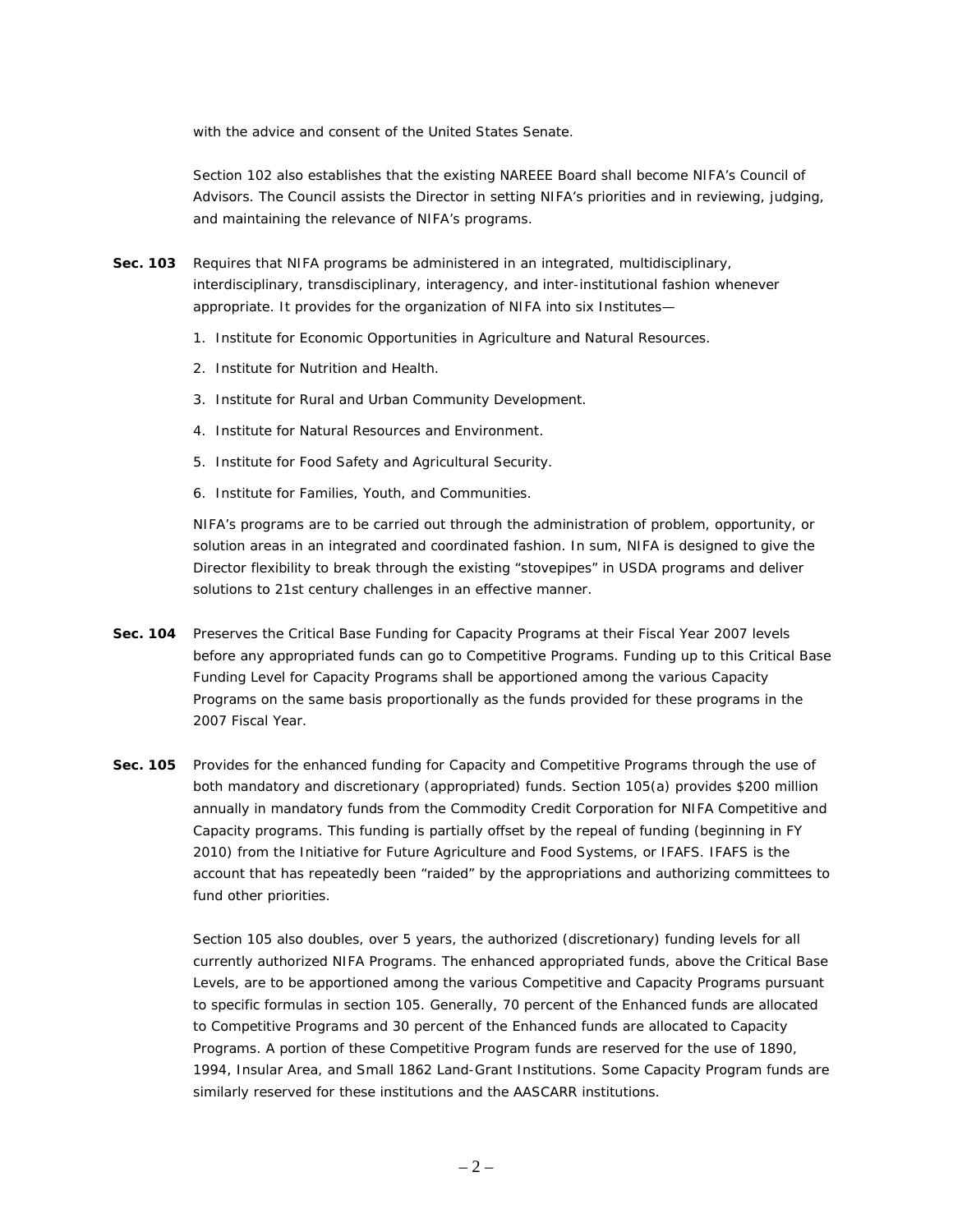- **Sec. 106** Requires that the President's annual budget submission to the Congress include as a single combined budget line item the President's total request for funding for the NIFA and all NIFA programs.
- **Sec. 107** Establishes a capacity building grants program for AASCARR institutions.
- **Sec. 201** Provides for merit review of Extension and education grants.
- **Sec. 202** The overly prescriptive and burdensome requirements of the current law "plan of work" in several statutes are repealed in favor of the Director's development of a new, more streamlined and simplified plan of work model for the administration, funding, and oversight of these important Capacity Programs.
- **Sec. 203** Amends the 1977 Act to provide for full indirect cost reimbursement for competitive grants funded from Enhanced Competitive Program funds (i.e. from funds above the Competitive Program Critical Base Funding Level.
- **Sec. 204** Repeals the "plan of work" requirements from several current law statutes.
- Sec. 301 Reauthorizes, through 2012, some 50 existing research, education, Extension and related **to**  authorities.

**Sec. 379** 

- **Sec. 401** (a) Amends Section 3 of the Smith-Lever Act regarding the funds expended on multistate cooperative extension activities. (b) Amends section 3 of the Hatch Act with regard to funds expended on integrated research and extension activities.
- **Sec. 402** Expands the current law teaching award to authorize awards for extension and research.
- **Sec. 403** Requires a sustainable human development initiative using an interdisciplinary approach, and requires the integration of sustainable human development principals into appropriate research, extension, teaching, and related activities.
- **Sec. 411** Changes the funding formula for EFNEP to include the 1890 and Insular Area institutions, provide \$100,000 in funding to each eligible EFNEP institution, and to provide 10 (growing to 15) percent of the poverty Census based funding to the 1890 institutions. Specifies that the EFNEP poverty Census based funding be provided directly to 1862, 1890, and insular area institutions, as opposed to being allocated to the States, as under current law.
- **Sec. 412** Clarifies that the University of the District of Columbia is eligible to participate in EFNEP.
- **Sec. 413** Authorizes the Secretary of Agriculture to waive any funding matching requirements for 1890 institutions for the Food Stamp Nutrition Education Program.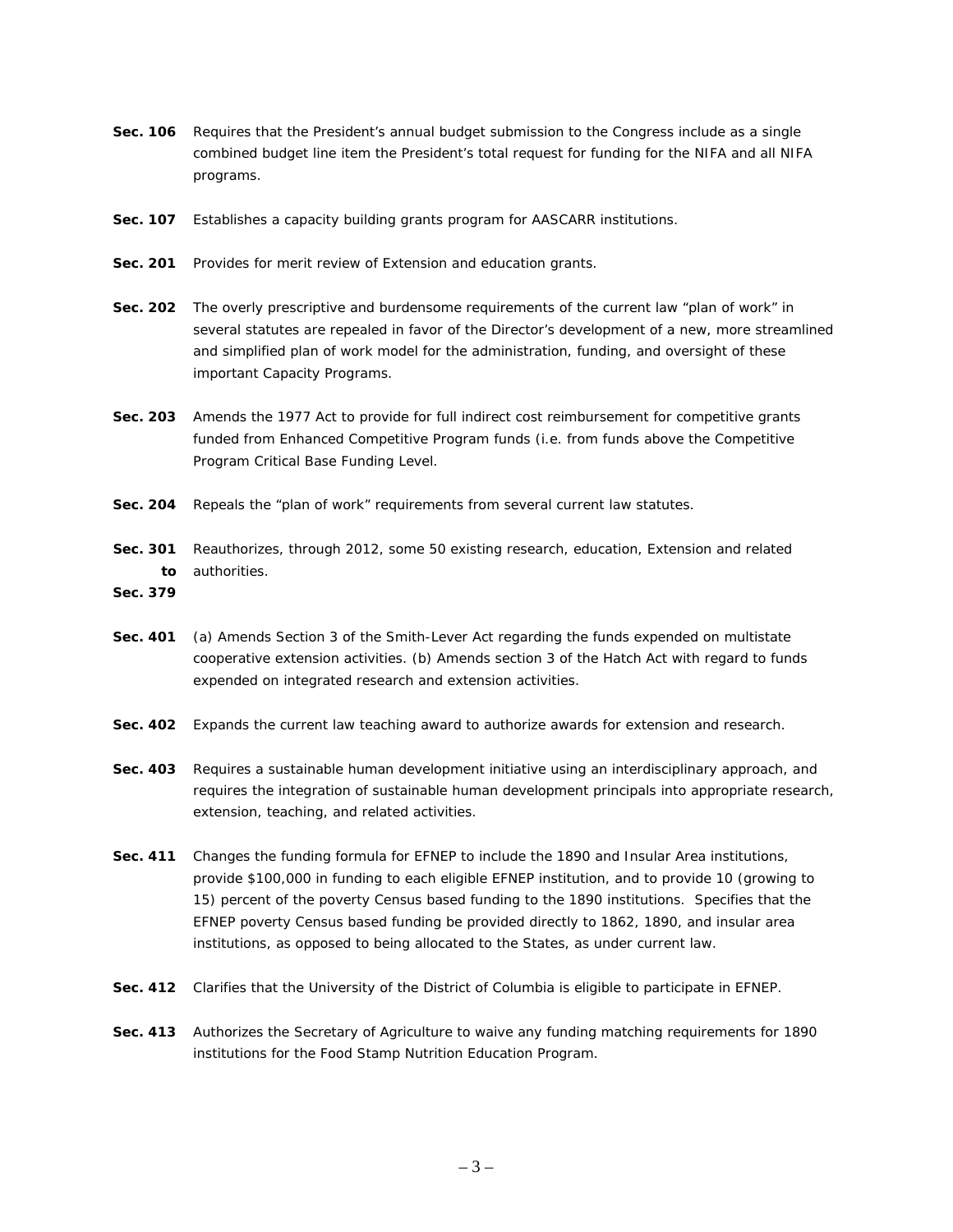- **Sec. 414** Reauthorizes the National Nutrition Monitoring and Related Research Act for 7 years.
- **Sec. 421** Increases the authorized level for 1890 research formula programs from 25% to 30% of funds appropriated under the Hatch Act.
- **Sec. 422** Increases the authorized level for 1890 extension formula programs from 15% to 20% of funds appropriated under the Smith-Lever Act.
- **Sec. 423** Requires the Secretary to include 1890 Institutions as eligible applicants and participants in carrying out the Children, Youth, and Families Education and Research Network Program.
- **Sec. 424** Clarifies that 1890 Institutions are eligible for Animal Health and Disease program funding.
- **Sec. 425** Makes 1890 Institutions eligible for funding under McIntire-Stennis, and requires the development of complementary forestry research plans in States where both 1862 and 1890 Institutions are receiving funds.
- **Sec. 426** Increases authorized level for funding from \$25 million to \$50 million annually. Clarifies that a grant, contract, or other program agreement may be entered into for a period of between 1 and 5 years, except that an applicant may request an agreement of at least 3 years in duration.
- **Sec. 427** Expands grant purposes to expand 1890 extension capacity, as well as teaching and research.
- **Sec. 428** Authorizes \$2 million annually for competitive grants to a consortium of 1890 Institutions to establish and support a National Center for the Study of Socially Disadvantaged Farmers.
- **Sec. 431** Clarifies the purposes of the McIntire-Stennis Program to include (1) assisting in carrying out forestry and natural resources research at State forestry schools and colleges; and (2) developing a trained pool of forest and natural resources scientists.
- **Sec. 441** Adds rural development as a permissible purpose for activities and funding under the program, and makes other technical changes.
- **Sec. 442** Clarifies that rural development research, as well as rural development policy, is eligible for funding under IFAFS.
- **Sec. 443** Adds "the impact of land use management decisions on communities" to the land use management priority under the 45 high-priority research and extension priorities under section 1672 of the 1990 Act.
- **Sec. 444** Amends the water and air quality priority under the 45 high-priority research and extension priorities under section 1672 of the 1990 Act.
- **Sec. 445** Amends the agrotourism priority under the 45 high-priority research and extension priorities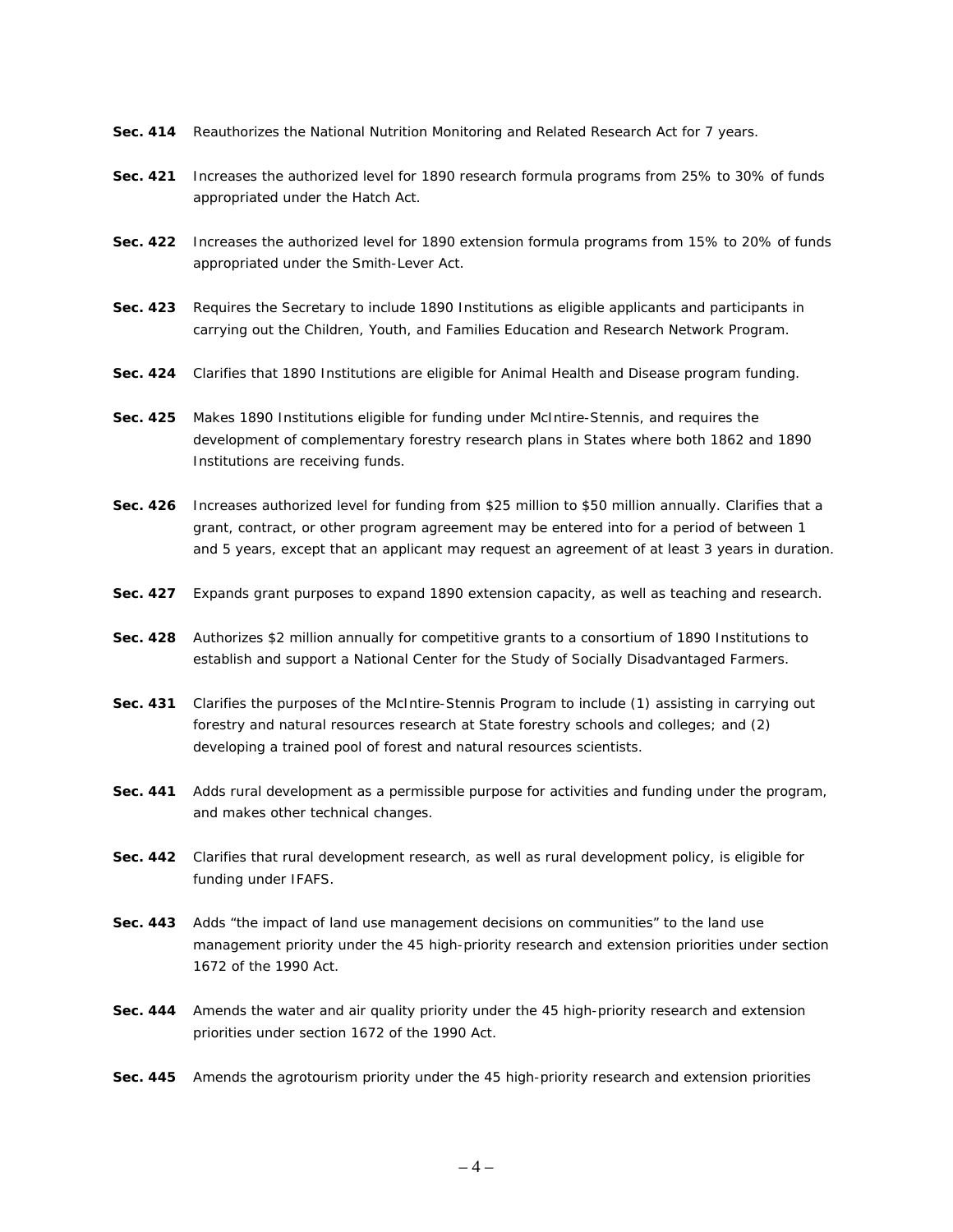under section 1672 of the 1990 Act.

- **Sec. 446** Amends the program to include as a new purpose the examination of communities and structures that support organic agricultural enterprises.
- **Sec. 447** Adds to the authorization as a use of funds to carry out research, education, and extension to build community capacity to respond to biosecurity hazards in a coordinated and effective way.
- **Sec. 448** Amends the program to authorize the use of grant funds to support initiatives relating "to the integration of beginning farmers and ranchers in supportive community networks".
- **Sec. 449** Adds higher education in the "rural social sciences" to the areas to be promoted under the program.
- **Sec. 450** Extends the authorization of the tribal college and university essential facilities grant program, and clarifies that the required non-federal cost share cannot be more than five percent.
- **Sec. 451** Authorizes discretionary funding for the program, in addition to funds otherwise provided.
- **Sec. 452** Authorizes discretionary funding for the program, in addition to funds otherwise provided.
- **Sec. 453** Authorizes \$20 million annually for a program of rural entrepreneurship research and education projects, with the advice and assistance of certain regional rural development centers and Regional Administrative Councils.
- **Sec. 454** Amends six existing rural development programs under the Consolidated Farm and Rural Development Act to require that the Secretary of Agriculture, in making grants or otherwise administering such programs, to use applied research, extension education, and demonstration project approaches to assure that appropriate levels of human capital investment are in place to use Federal and matching funds most effectively to provide the greatest actual impact on rural entrepreneurship and e-commerce. The authorities amended include those for:
	- (a) Rural Business Opportunity Grants;
	- (b) Rural Business Enterprise Grants;
	- (c) Rural Cooperative Development Grants;
	- (d) Rural Telework Grants;
	- (e) Rural Business Investment Program; and
	- (f) Multijurisdictional Regional Planning Organizations.
- **Sec. 461** Amends existing 7program to require the continuation ("maintenance") of a program to place interns from US colleges and universities at Foreign Agricultural Service field offices overseas.
- **Sec. 462** Authorizes a Foreign Agricultural Service internship program for students in agriculture and related studies to serve as interns at FAS posts outside the United States. Authorizes funding of \$1 million per year.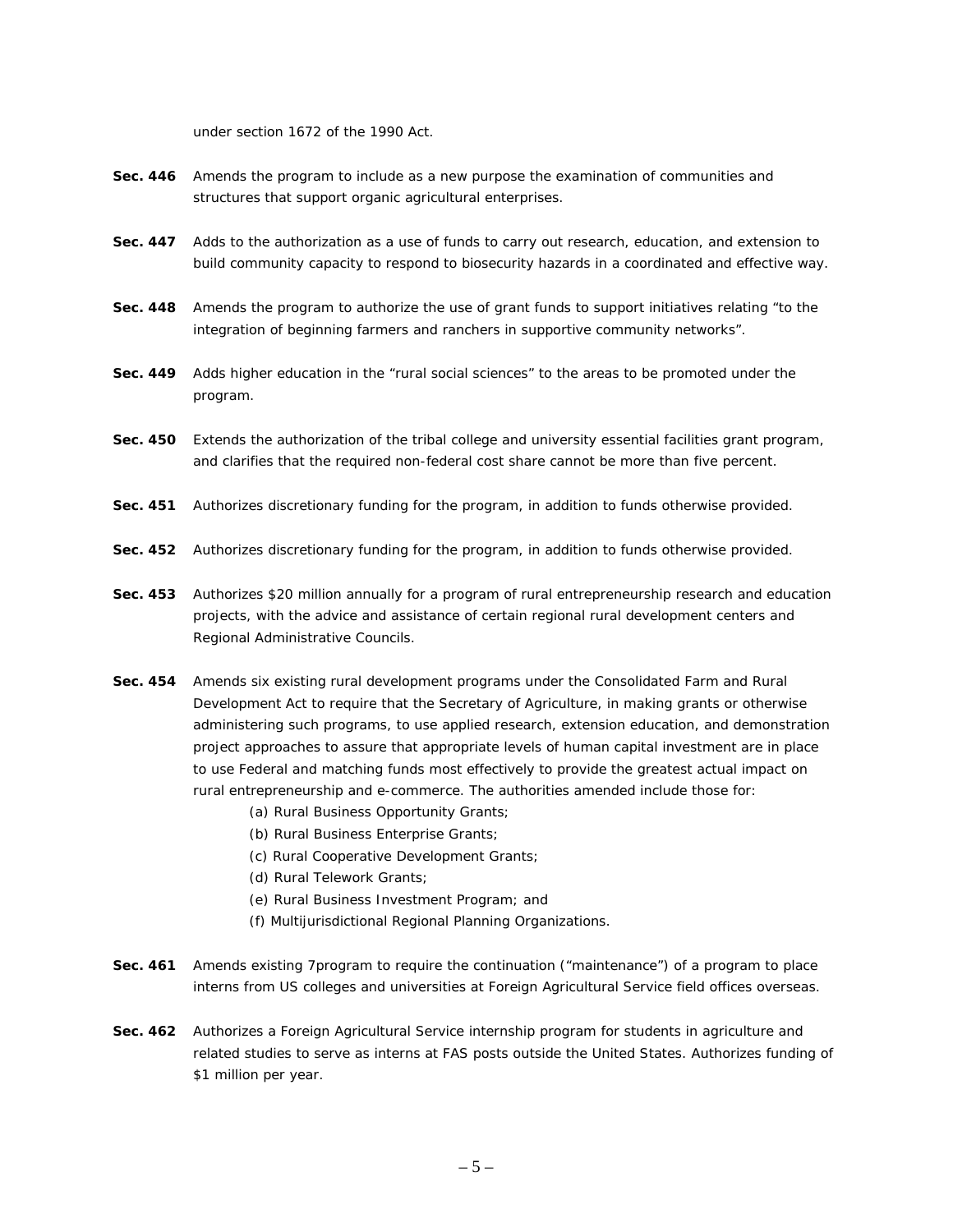- **Sec. 463** Authorizes the "Borlaug International Agricultural Science and Technology Fellowship Program," to provide fellowships for study in the United States for scientific training to individuals from certain foreign countries who specialize in agricultural education, research and extension. Authorizes \$5 million per year to carry out three programs to assist fellowship recipients, including: (1) A Graduate Studies Program in Agriculture; (2) An Individual Career Improvement Program; and (3) The Borlaug Agricultural Policy Executive Leadership Course.
- **Sec. 471** Reauthorizes and amends the current law program to (1) require the Secretary of Agriculture to establish regional centers to advise and assist producers of biobased products in accessing Federal agency markets, and (2) authorize the Secretary to provide assistance develop a model State biobased product procurement law and to encourage its adoption by the States.
- **Sec. 472** Reauthorizes and expands the biorefinery development program to assist in the development of new technologies for the use of "biomaterials, and other sources of renewable energy". Requires the Secretary of Agriculture to carry out a study to determine which grants made under the program resulted in successful technologies or other outcomes, and why.
- **Sec. 473** Reauthorizes the program and expands it beyond education to include assistance in the development of new technologies for biodiesel fuels production.
- **Sec. 474** Reauthorizes the program and requires the Secretary to carry out a program to improve the energy use practices of farmers to reduce the production cost of crops and livestock, and promote the increased use of all sources of renewable energy.
- **Sec. 475** Amends the existing program to require the Secretary, directly or through one or more land grant colleges and universities, to carry out a study to determine which types of grants and loans made or guaranteed have resulted in successful outcomes, and why.
- **Sec. 476** Amends the program to require the Secretary of Agriculture to work to achieve better coordination between USDA biomass research and development programs and the Department of Energy's renewable energy programs, and to use competitively selected research centers at land grant colleges and universities to assist in carrying out the program.
- **Sec. 477** Reauthorizes the extension and related carbon sequestration projects under the carbon cycle research provisions of section 221(e) of the Agricultural Risk Protection Act of 2000.
- **Sec. 478** Reauthorizes the Biomass Research and Development Act of 2000 and increases the discretionary authorization level from \$200 million to \$300 million.
- **Sec. 481** Amends the purposes for the Environmental Quality Incentives Program to clarify that assistance to producers be provided "by employing all applicable and appropriate departmental resources, including research, technical assistance, education, extension, and financial agencies and organizations, in a coordinated effort." Also requires the Secretary of Agriculture to work with the heads of all appropriate departmental agencies and organizations to develop a